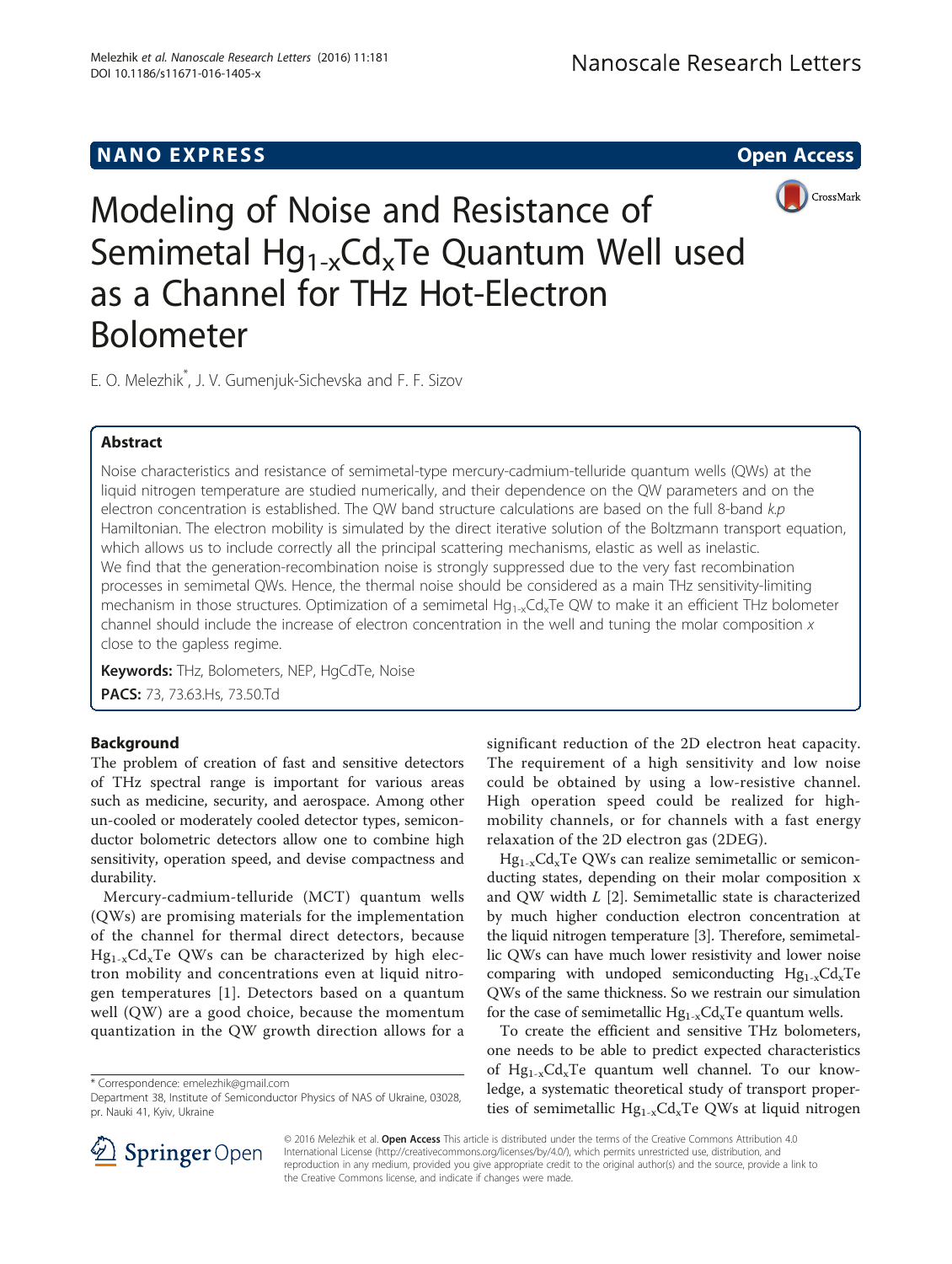temperature as well as experimental is still lacking. Electron mobility, energy spectra, and intrinsic carrier concentrations in the n-type  $Hg_{0.32}Cd_{0.68}Te/Hg_{1-x}Cd_{x}Te/$  $Hg_{0.32}Cd_{0.68}Te$  (QW) in semimetallic state we have modeled numerically in [[1\]](#page-5-0). Our modeling has shown that high electron mobility can be obtained at high electron concentration in the well, which enhances 2D electron gas screening and decreases hole concentration.

Based on these results, we aim at finding the best parameters of  $Hg_{1-x}Cd_xTe$  QW as a channel of hotelectron bolometer for THz detection. For this purpose, we estimate transport and noise properties of such channels in the dependence of QW properties in the present paper. We model the resistance and noises in  $Hg_{0.32}Cd_{0.68}Te/Hg_{1-x}Cd_xTe/Hg_{0.32}Cd_{0.68}Te QW$  in the dependence on the well chemical composition x, thickness, and electron concentration at liquid nitrogen temperature  $(T = 77$  K). Also we estimate noise equivalent power (NEP) of bolometric detectors utilizing considered structures as a channel, for the frequency of incident radiation of 140 GHz.

These estimates are useful not only for thermal-type detector such as bolometer but also for rectifying one as field-effect transistor with high electron mobility (HEMT), where an increase of the electron concentration could be achieved by applying the gate bias voltage.

In this work, we also compare estimated characteristics of semimetal-type HgCdTe THz hot-electron bolometer with semiconductor-type MCT and with graphene HEBs.

### Methods

Simulations of the energy spectra and wave-functions were performed in the framework of the 8-band  $k$ .p Hamiltonian [[4\]](#page-5-0) to incorporate strong band mixing and nonparabolicity of carrier dispersion law. Such modeling allows one to describe the presence of semimetallic or semiconducting states in the well. In our modeling [\[1](#page-5-0), [3](#page-5-0)], we consider  $Hg_{1-x}Cd_xTe$  quantum wells with different x, grown in (001) plane, where lattice mismatch strains are compensated. Barrier layers have composition  $x = 0.68$  $(Hg_{0.32}Cd_{0.68}Te)$ . Level of background charged impurities in QW is taken to be stable, it equals to  $10^{15}$  cm<sup>-3</sup>. We have modeled numerically the energy spectra and intrinsic carrier concentrations in the n-type  $Hg_{0.32}Cd_{0.68}Te/Hg_{1-x}Cd_xTe/Hg_{0.32}Cd_{0.68}Te$  quantum well (QW) in semimetallic state.

The three most important electron scattering mechanisms—longitudinal optical phonon scattering (inelastic), residual charged impurities scattering, and electron-hole scattering (both are elastic)—take place in bulk  $Hg_{1-x}Cd_xTe$ at nitrogen temperature [\[5\]](#page-5-0). To calculate the impact of these scattering mechanisms on the electron mobility in QW, the linearized Boltzmann transport equation (lBTE) was iteratively solved [\[1\]](#page-5-0). Direct solution of lBTE allows one to account accurately inelasticity of electron scattering and recovers how carrier distribution function is perturbed by the applied electric field in the channel. Estimation of the perturbed distribution function allows one to calculate electron mobility. We have also estimated the contributions from other scattering mechanisms involving acoustic phonons, interface roughness, alloy disorder, fluctuations of composition and effective mass, which have been found to be negligible for QW widths larger than 12 nm.

Comparing the separate impacts of each scattering mechanism, one can see that the longitudinal optical phonon scattering is strongly suppressed because of the strong dynamical screening. For an intrinsic 20-nm-wide quantum well with the composition  $x = 0$ , the electron mobility for the LO phonon scattering is about  $3.8 * 10^6$  cm<sup>2</sup>/(Vs), while for n-doped quantum well of the same geometry with composition  $x = 0.06$  (the electron concentration 1.5  $*$ 1017 cm−<sup>3</sup> ), the electron mobility limited by the LO phonon scattering is about  $6.8 * 10^6$  cm<sup>2</sup>/(Vs). As these mobilities are much higher than the corresponding total mobilities, we can conclude that the main contribution to the total mobility comes from the charged impurity scattering and electron-hole scattering. Relative importance of these two scattering mechanisms can be established from the comparison of hole and charged impurity concentrations.

Our modeling [[1\]](#page-5-0) has shown that at the liquid nitrogen temperature, high electron mobility can be obtained at high electron concentration in the well, which enhances 2DEG screening and decreases hole concentration. Such an increase of the electron concentration could be achieved by delta-doping of barriers or by applying the top-gate bias voltage. Growth of the mobility with the increase of the quantum well composition  $x$ could be explained by a lower concentration of heavy holes at the same value of the electron concentration. Since the concentration of holes in QW is often higher than  $10^{15}$  cm<sup>-3</sup>, the fabrication of high purity samples with low concentration of residual charged impurities (of the order of 10<sup>14</sup> cm−<sup>3</sup> ) will not improve the electron mobility sufficiently. Our modeling shows that because of the high hole concentration, the purity of samples in many configurations is of a lower importance for obtaining high electron mobility than the electron concentration in the well. This conclusion could be important for the reduction of fabrication costs for high-mobility HgCdTe heterostructures.

Our results show that the increase of the electron concentration in the well enhances the screening of the 2D electron gas, decreases the hole concentration, and can ultimately lead to a high electron mobility at liquid nitrogen temperatures. The highest mobility values (up to  $10^6$  cm<sup>2</sup>/ (Vs)) can be achieved in the  $Hg_{1-x}Cd_xTe$  at  $x = 0.09$ , notable near the inversion point, at high electron concentration in the well. The increase of the electron concentration in the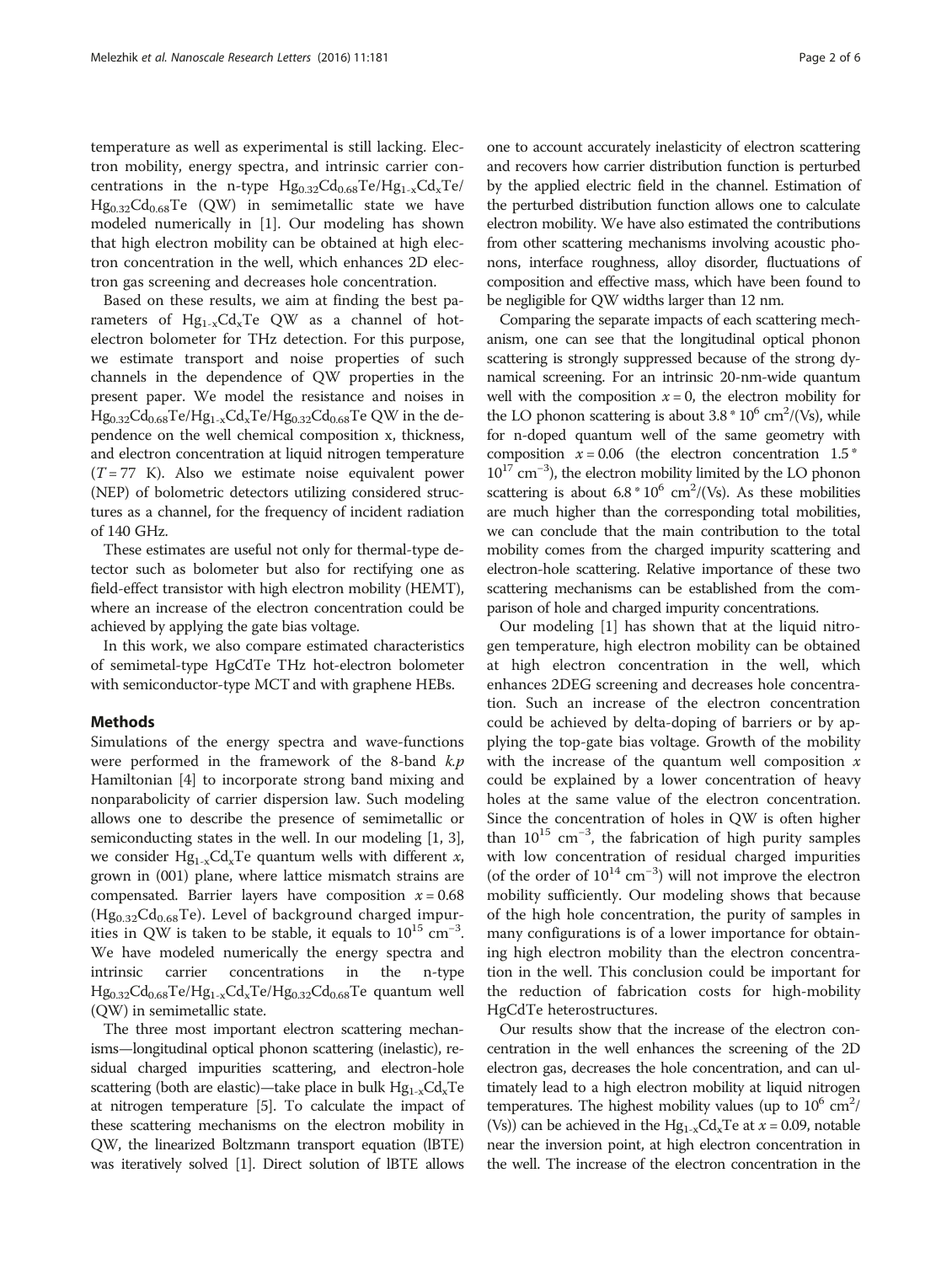<span id="page-2-0"></span>QW could be achieved in situ by delta-doping of barriers or by applying the top-gate potential. Our modeling has shown that for low molar composition  $x$ , the concentration of holes in the well is high in a wide range of electron concentrations; in this case, the purity of samples does not significantly influence the electron mobility.

If to consider HgCdTe QW as a channel of hotelectron bolometer, three main noise generation mechanisms present in this case: thermal (Johnson's) noise, generation-recombination noise, and photon noise [\[6](#page-5-0)]. Total noise  $U_N$  can be found as a mean square of these three noises. In further calculations, we use the bandwidth of the central frequency  $\Delta f = 1$  Hz. The value of thermal noise can be found as [[6](#page-5-0)]:

$$
\langle U_J{}^2 \rangle = 4Rk_B T\Delta f,\tag{1}
$$

where R is the detector resistance,  $k_B$  is the Boltzmann constant, and T is the detector temperature.

Generation-recombination noise can be found from [[6\]](#page-5-0). For the case of (001) oriented unstrained QWs which are considered in this work, the effective mass of holes is more than an order of magnitude greater than the effective mass of electrons at the Fermi level. Thus we can simplify the equation for this noise:

$$
\langle U_{g-r}^2 \rangle = \frac{4I_c^2 p_0 \tau}{n_0(n_0 + p_0)(1 + \omega^2 \tau^2)} R^2 \Delta f \tag{2}
$$

Here  $\tau$  is the dominant lifetime,  $I_c$  is the current,  $n_0$ and  $p_0$  refer to the total numbers of electrons and holes in the channel at thermal equilibrium,  $\omega$  is the circular frequency which is related to the frequency of incident radiation f as  $\omega = 2\pi f$ . Photon noise was calculated with the usual framework (see [[6\]](#page-5-0)):

$$
U_{ph} = (2A\eta N(T))^{1/2} eR,
$$
  
\n
$$
N(T) = \int_{\lambda_1}^{\lambda_2} \frac{2\pi c}{\lambda^4 (\text{Exp}[hc/\lambda k_B T_b]-1)} d\lambda,
$$
\n(3)

where N is the photon flux from the  $T_b = 300$  K background hemisphere, detector radiation coupling  $\eta$  was taken to be 0.5, spectral range of radiation wavelength  $(\lambda_1 \leq \lambda \leq \lambda_2)$  which fell on the bolometer was taken to be ±15 % from central frequency of incident radiation from the source,  $A$  is the antenna area,  $e$  is electron charge, and  $c$  is the speed of light.

NEP is determined as [\[7](#page-5-0)]:

$$
NEP = \frac{U_N}{S_V (\Delta f)^{1/2}}\tag{4}
$$

where  $\Delta f = 1$  Hz is the pass bandwidth.

## Results and Discussion

We have applied our recent calculations of electron mobility in the semimetal  $Hg_{1-x}Cd_xTe$  QW [[1\]](#page-5-0) to model the resistivity and noises in such QW when it is used as a channel of the THz-range hot-electron bolometer.

In this case, the channel thickness corresponds to QW width L. Using the lateral dimensions of the bolometer channel (width  $D_w$  and length  $D_l$ ), one can calculate the channel resistivity  $\rho$  in a usual way as  $\rho = 1/(e\mu n)$ , where *n* is the electron concentration, e is the electron charge, and  $\mu$  is the electron mobility. Then its resistance is given by  $R = \rho D_l/(D_w L)$ . Figures 1 and [2](#page-3-0) present the result of such calculations for a channel with  $D_w = D_1 = 50 \text{ }\mu\text{m}$ .

From Figs. 1 and [2](#page-3-0), one can see that the main impact on the resistance of the sample is made by electron concentration (Fig. [2](#page-3-0)). Variation of well thickness changes channel resistance much less significantly.

At Fig. [2](#page-3-0), leftmost points of each curve correspond to the intrinsic case and very high resistance of samples.

Increase of electron concentration in the channel leads to substantial decrease of its resistance. It is important to outline the physical reasons of such resistance behavior to provide the technologists with the most efficient recipes of growth of low-resistance MCT heterostructures. High resistance (and low mobility) in the left-hand side of Fig. [2](#page-3-0) is explained by high hole concentration values in an intrinsic case [[1](#page-5-0)]. As electron-hole scattering is one of the most important scattering mechanisms, high hole concentration sufficiently deteriorates electron mobility and increases sample resistance.

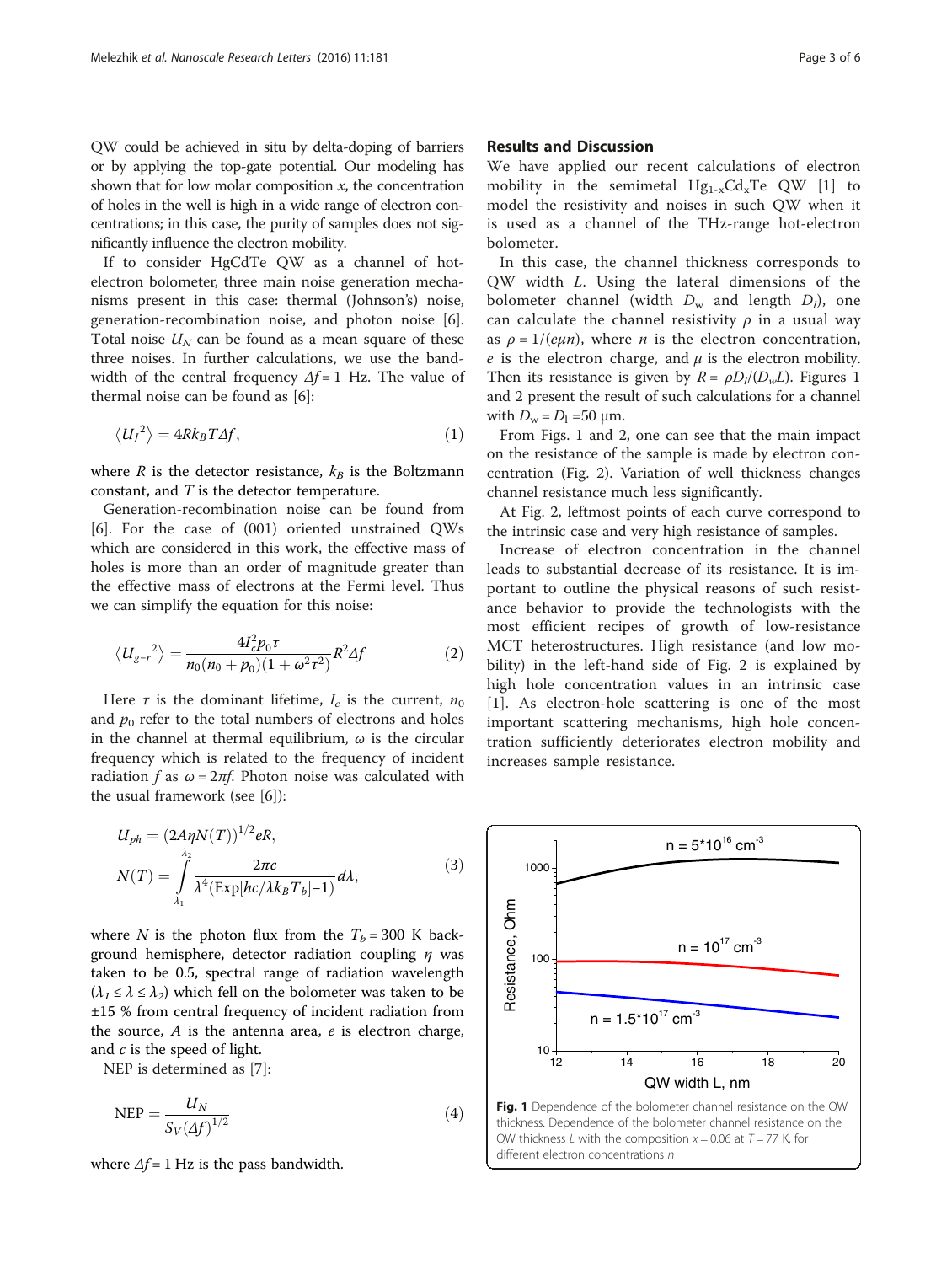

When choosing QW thickness to obtain the optimal work characteristics of semimetal MCT QW channel, it could be important to avoid too thin wells (about 10 nm and less), because in that case the channel resistance and noises could be increased by interface scattering [[8](#page-5-0)]. Also one should be careful with QWs in the band inversion point, as in that case additional scattering mechanism (scattering on effective mass fluctuations) could suppress the mobility and increase resistance and noises.

Low-resistance  $Hg_{1-x}Cd_xTe$  quantum wells could be obtained by n-type doping of barriers or by application of the top-gate bias to the channel.

As noises are the sensitivity-limiting mechanism, the modeling of the dependence of such noises on QW parameters is important.

There is a very few experimental data regarding the electron lifetime in semimetal HgCdTe structures. However, this time could be roughly estimated from [[9](#page-5-0)–[11](#page-5-0)] as  $10^{-10}$  s.

For the noise and NEP estimates for incident radiation frequency 140 GHz, current  $I_c$  was taken to be 0.4 mA, in analogy to the experimental work of authors [[12](#page-5-0)]. The area of antenna  $A$  for this frequency was estimated as  $A = \frac{\lambda^2}{(4\pi)} = 3.7 * 10^{-3} \text{cm}^2$ .

Using the numerical values of total noise, we could roughly estimate noise equivalent power (NEP) of the hotelectron bolometer with semimetal QW, using the experimental data for sensitivity  $S_V$  for semiconducting channel from [\[12\]](#page-5-0). For the frequency of incident radiation of 140 GHz, value of sensitivity was about 20 V/W [\[12\]](#page-5-0).

Thus for semimetal n-type MCT QW with 20 nm width, composition  $x = 0.06$  or 0.09 and electron concentration  $n = 1.5 * 10^{17}$  cm<sup>-3</sup>, using the data of Figs. 3, [4](#page-4-0), [5,](#page-4-0) and [6](#page-4-0) and (4), for the incident radiation frequency of 140 GHz, NEP can be estimated to be about  $1.5 * 10^{-11}$  W/Hz<sup>1/2</sup>.

It is important to compare semimetal-type MCT QWs, used as a THz bolometer channel, with their direct competitors.

Comparing these semimetal-type heterostructures with semiconductor MCT layers [[6](#page-5-0)], one could note that NEP is an order of magnitude lower for semimetal structures. Also, semiconductor MCT structures are characterized by much greater recombination times, about  $10^{-7}$  s [[12](#page-5-0), [13](#page-5-0)]. Thus compared to semiconductor MCT structures, semimetal QW could provide higher bolometer operation speed (which estimates from a lifetime) and higher sensitivity.

Comparing semimetal MCT QWs with graphene, which is also often considered as a candidacy for the channel of THz bolometer, we can outline several important benefits of structures we are considering in this article. First, graphene sheets are usually characterized by resistances about 10 kOhm. This results in very strong noises, which are at least one order of magnitude



<span id="page-3-0"></span>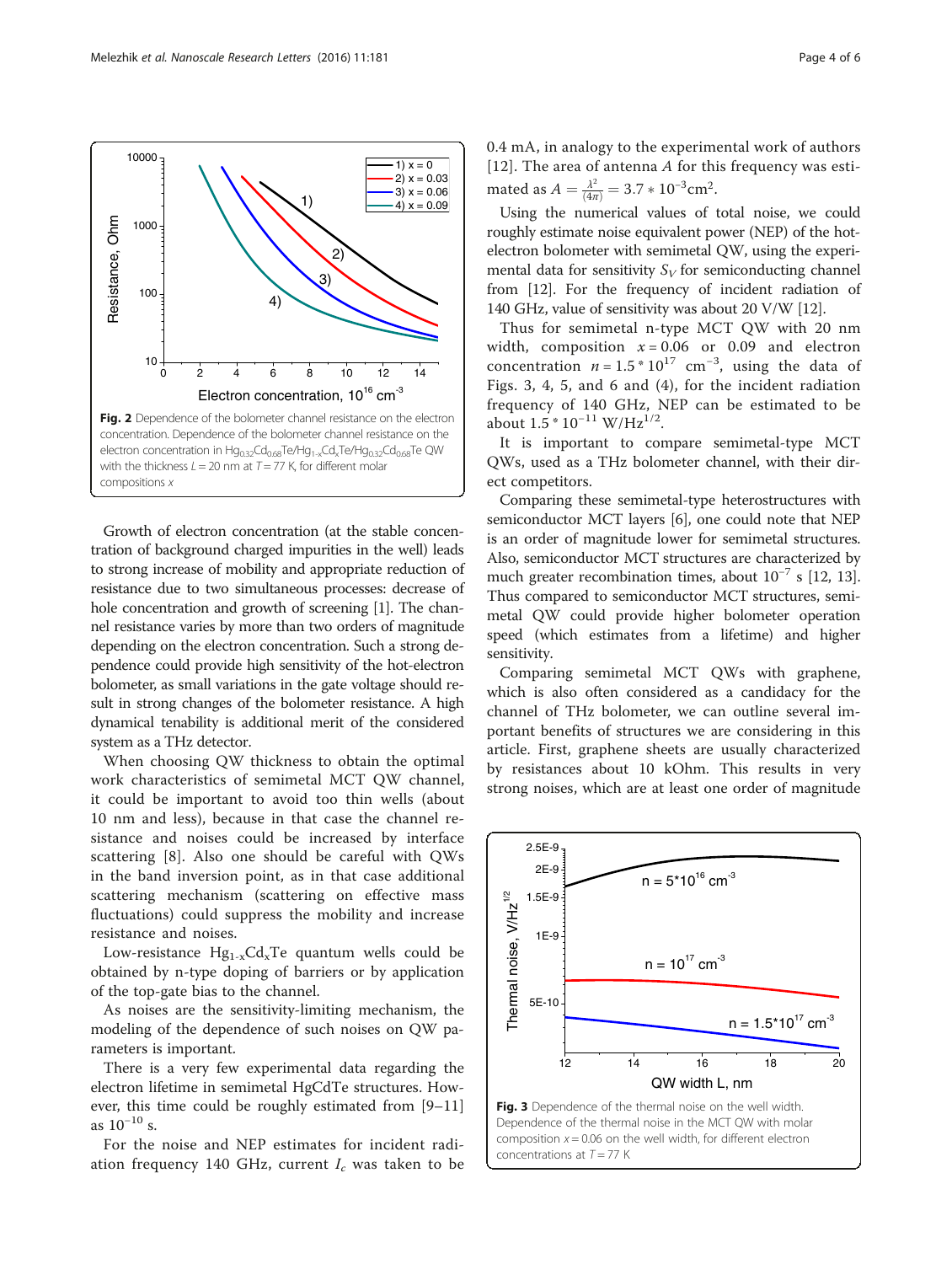1E-10

1E-9

Thermal noise, V

Thermal noise, V

<span id="page-4-0"></span> $1E-8$ 



Fig. 4 Dependence of the thermal noise on electron concentration. Dependence of the thermal noise in the OW of  $L = 20$  nm width on electron concentration, for different compositions  $x$  at  $T = 77$  K

0 2 4 6 8 10 12 14

Electron concentration,  $10^{16}$  cm<sup>-3</sup>

 $-3)$   $-2)$ 

1)  $x = 0$  $(x)$  x = 0.03  $(3)$  x = 0.06

1E-10

1E-9

1E-8

1)  $-4x = 0.09$ 

Second, the high resistance of graphene layers results in quite inefficient coupling of bolometer channel with a planar metal antenna, and so leads to low sensitivity and high NEP.

Third, carrier energy relaxation process in graphene is very slow, as the only inelastic scattering mechanism present there is optical phonon scattering, and in contrast to MCT, the energy of optical phonons in graphene is more than an order of magnitude (200 meV) greater than mean thermal energy of electrons at  $T = 77$  K. This results to a decrease in the efficiency of the 2DEG energy relaxation, which could deteriorate the detector



4)

1)  $(3)$   $(2)$ 

the detector. In contrast to graphene, 2DEG energy relaxation in semimetallic  $Hg_{1-x}Cd_xTe$  QW is much faster due to low energy of the LO phonon (17 meV in HgTe), since this energy and mean electron energy are of one order. Fast 2DEG energy relaxation could be important for increasing the detector operation speed.

Fourth, graphene sheets are more sensitive to the substrate or top-gate presence. While high values  $(10^6 \text{ cm}^2/(\text{Vs}))$  of the mobility are measured at room temperature in exfoliated graphene sheets [[14](#page-5-0)], substrate presence decreases the room-temperature mobility to measurable values of about  $(1...2.3) * 10<sup>4</sup>$  cm<sup>2</sup>/(Vs). This also results in hard carrier density operation in graphene.



1)  $x = 0$  $(x)$  x = 0.03 3)  $x = 0.06$  $(4) x = 0.09$